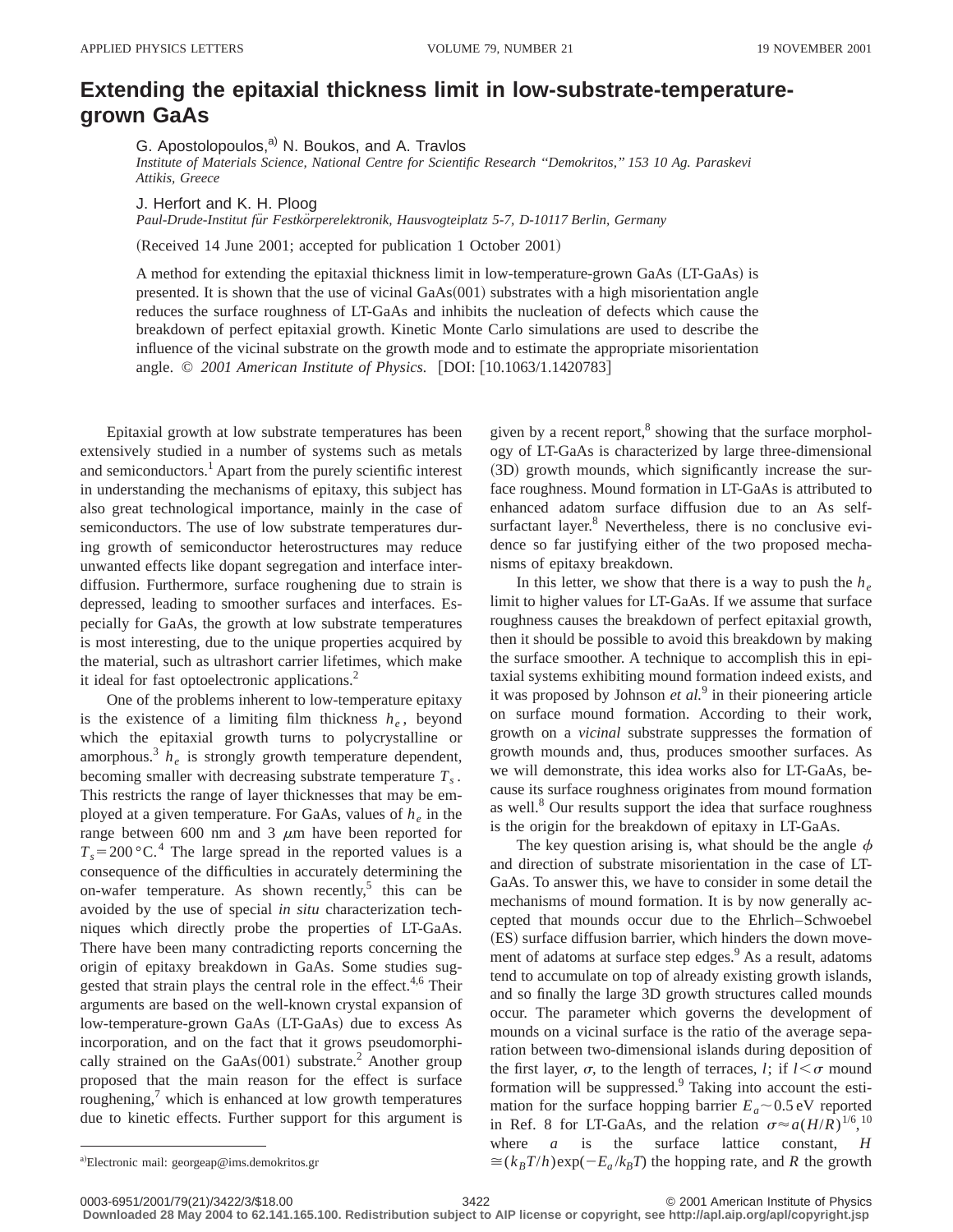

FIG. 1. Surface profiles obtained from numerical simulations of epitaxial growth on singular and vicinal substrates. The respective misorientation angle of the substrate towards  $(111)A$  is given on each curve. Curves are shifted vertically for clarity.

rate, we can estimate  $\sigma$  to be of the order of 18*a* at  $T_s$  $=$  200 °C and *R* = 1 monolayer/s. This means that  $\phi$  > 2° has to be satisfied in order for mound formation to be suppressed, since tan  $\phi=a/\sqrt{2}l$ . Furthermore, since mounds on LT-GaAs are elongated along  $\begin{bmatrix} 1 & 10 \\ 1 & 0 \end{bmatrix}$  and the larger undulations of the surface occur along  $[110]$ ,<sup>8</sup> the misorientation has to be towards  $[110]$  or  $[\overline{110}]$  [towards the  $(111)A$ planes], in order to be most effective in suppressing the surface roughness.

To test these assumptions and to improve on the aforementioned crude estimate of  $\phi$ , we also performed kinetic Monte Carlo simulations of the epitaxial growth for several misorientation angles. Our model is based on Ref. 11; it considers random deposition of atoms on the  $(001)$  surface of a face-centered-cubic lattice and subsequent thermally activated surface diffusion at a rate  $H \sim \exp(-E_a / k_B T)$ . The rate for hopping down a step edge is  $H' = H \exp(-E_s / k_B T)$ , where  $E<sub>s</sub>$  is the ES barrier. Details of the simulation procedure will be published elsewhere. We chose the values  $E_a$  $=0.7$  eV and  $E_s=0.1$  eV, which closely reproduce the surface morphology of LT-GaAs grown on singular substrates. Surface profiles obtained from simulating the growth of 1  $\mu$ m thick layers on substrates of different misorientations are depicted in Fig. 1. Mound formation is clearly evident for  $\phi$ =0°, i.e., for a singular substrate. As  $\phi$  increases, mound formation is suppressed. At  $\phi = 8^\circ$ , mounds disappear completely and the surface profile is smooth. However, the use of such a high misorientation imposes some technical problems; for instance, it is difficult to prepare a high quality starting surface due to step-bunching instabilities. Hence, in our experiments, we utilize a 4° vicinal substrate, which, according to the simulation, should significantly reduce the surface roughness, and at the same time can be readily handled.

LT-GaAs samples were grown by solid-source molecular-beam epitaxy (MBE) on nominally singular and vicinal  $(4^{\circ} \rightarrow (111)A)$  GaAs $(001)$  wafers. A 250 nm thick GaAs buffer layer was grown at  $580\,^{\circ}$ C, to establish a smooth and clean starting surface. Low temperature growth was conducted at a substrate temperature of 200 °C, with a growth rate of 1  $\mu$ m/h and an As<sub>4</sub>:Ga beam equivalent pressure ratio of 30.



FIG. 2. X-ray diffraction rocking curves from LT-GaAs layers grown at  $200 °C$  on vicinal (curves a and a') and singular (curve b) GaAs $(001)$  substrates.

 $x$ -ray diffraction. Rocking curves around the  $(004)$  reflection are shown in Fig. 2 for two 850 nm thick layers grown on a singular and a vicinal substrate, respectively. For the singular sample, the substrate-epilayer peak separation corresponds to the lattice mismatch  $(\Delta a/a)$  in the growth direction, which is estimated to be 0.14%. The situation is different for the misoriented sample. The two peaks labeled  $(a)$  and  $(a')$  correspond to scans at two different azimuths: one parallel to the direction of misorientation and one 180° apart. The separation between them, 40 arcs, is equal to the angle between the (001) planes in the epilayer and substrate.<sup>12</sup> ( $\Delta a/a$ ) can be found from the mean value of the separation of peaks (a) and  $(a')$  from the substrate peak respectively.<sup>12</sup> It is easily seen that  $(\Delta a/a)$  of the misoriented sample coincides with that of the singular one, hence demonstrating identical growth conditions. The only difference is that the peak from the singular sample appears weaker and broader, indicating an inferior crystal quality of this epilayer.

This finding was confirmed by transmission electron microscopy (TEM). A cross sectional bright-field TEM image of the layer grown on the singular  $GaAs(001)$  substrate is shown in Fig.  $3(a)$ . The clearly distinguished pyramidalshaped defects are typical for LT-GaAs. They are known to initiate the deviation from perfect epitaxial growth, and to gradually drive the material to polycrystallinity.<sup>6</sup> The defectfree layer has a thickness of 650 nm on the average, which corresponds to the limiting epitaxial thickness  $h_{\rho}$ . This value is in agreement with previous reports for this growth temperature. $4$  In contrast, the LT-GaAs layer grown under identical conditions on a vicinal substrate, Fig.  $3(b)$ , is completely free of structural defects. We were able to observe only one such defect, which is marked with an arrow in Fig.  $3(b)$ , in the approximately 100  $\mu$ m long cross section of the TEM specimen. Obviously, the value of  $h_e$  is larger than the actual film thickness in this case.

The insets of Figs.  $3(a)$  and  $3(b)$  depict the morphology of the surface, as could be imaged by TEM in regions of the specimens where the surface was not damaged by the specimen preparation procedure. The electron beam was parallel to the  $\left[\overline{1}10\right]$  direction of the GaAs lattice, thus the images display a profile of the surface along  $[110]$ . As seen in the inset of Fig.  $3(a)$ , the surface of the singular sample shows large pyramid-like undulations, with  $\sim 8$  nm height and  $\sim$  50 nm base. It should be noted that measurements were

The lattice expansion of LT-GaAs epilayers with respect to the substrate was examined by means of double crystal taken at regions with no pyramidal defects beneath the sur-**Downloaded 28 May 2004 to 62.141.165.100. Redistribution subject to AIP license or copyright, see http://apl.aip.org/apl/copyright.jsp**